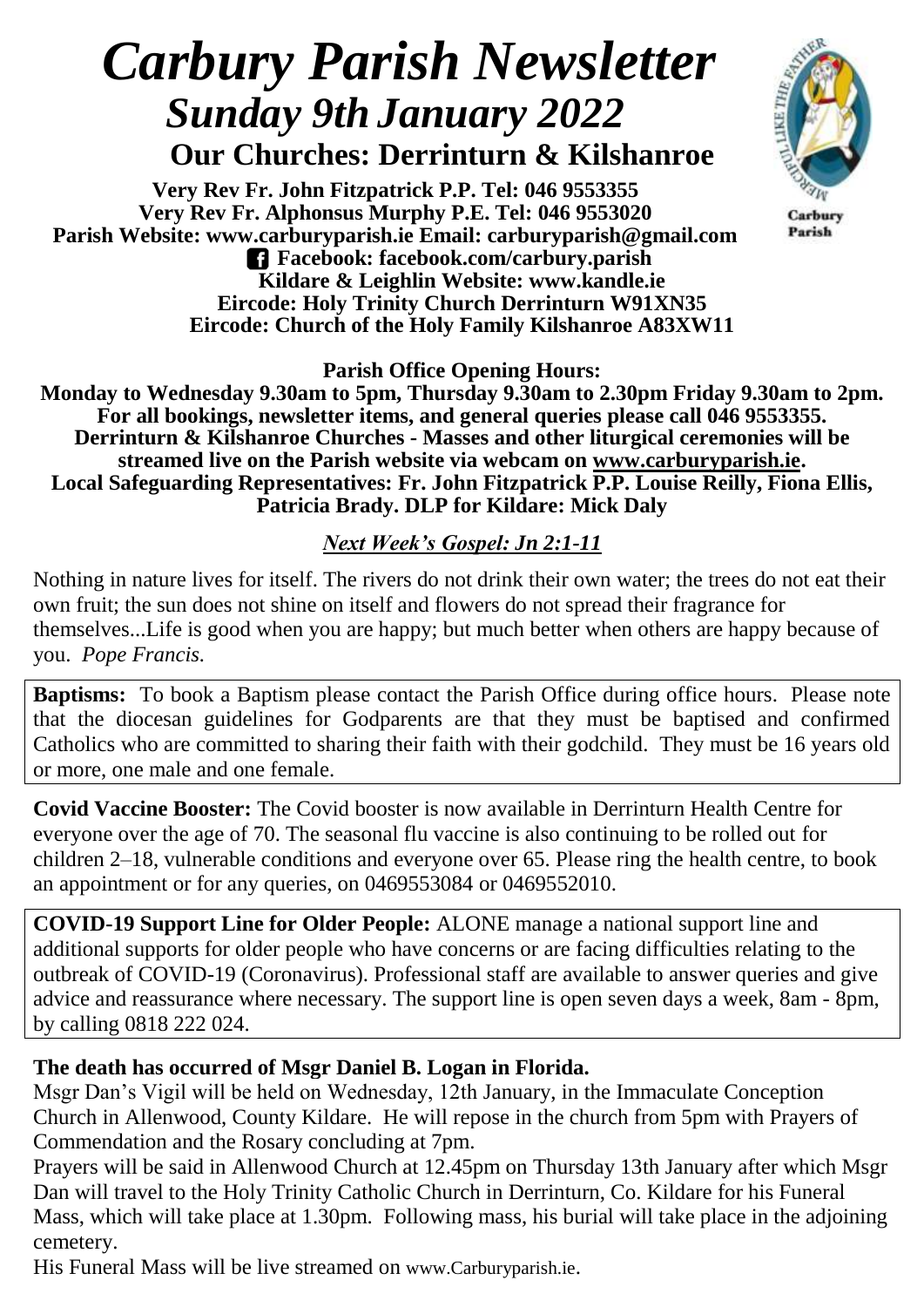| 2022                                      | <b>Derrinturn</b>                                                                     | <b>Kilshanroe</b>        |
|-------------------------------------------|---------------------------------------------------------------------------------------|--------------------------|
| $\overline{Sat} 8^{th}$ January           |                                                                                       | 7.30pm Mass for the      |
| <b>St Thorfinn</b>                        |                                                                                       | Living on the Mass Card  |
|                                           |                                                                                       | List.                    |
| Sun 9 <sup>th</sup> January               | 11am Anne Dempsey, Ballyhegan, 1st                                                    |                          |
| The Baptism of the                        | Anniversary, also Michael Clifford,                                                   |                          |
| Lord                                      | Anniversary. Fran (Francis) Johnston, 1st                                             |                          |
|                                           | Anniversary. Mary Nally, 2 <sup>nd</sup> Anniversary.                                 |                          |
|                                           | Michael, Squire Connolly, Ticknevin,                                                  |                          |
|                                           | Anniversary.                                                                          |                          |
| Mon $10^{th}$ January                     | Adoration until 12 Midnight                                                           |                          |
| <b>St Silvanus of Amiens</b>              | 9.30am Mass for the Carers of the Parish.                                             |                          |
|                                           | Bridget Reilly (née Connolly), Ticknevin,<br>Anniversary. Mass for special Intention. |                          |
| <b>Tues 11<sup>th</sup> January</b>       | 9.30am No Mass.                                                                       |                          |
| <b>St Benet Biscop</b>                    |                                                                                       |                          |
| Wed 12 <sup>th</sup> January              | 9.30am No Mass.                                                                       | 9.00am                   |
| <b>St Aeired of Rievaulx</b>              |                                                                                       |                          |
| Thurs 13 <sup>th</sup> January            | 9.30am Mary (Molly) Daly, Ballyhegan,                                                 |                          |
| St Hilary                                 | 45 <sup>th</sup> Anniversary.                                                         |                          |
| Fri $14^{th}$ January                     | 9.30am Mass for the Deceased on the                                                   |                          |
| <b>St Gregory Nazianzen</b>               | Mass Card List. Kit McKeon, Julia                                                     |                          |
|                                           | Kerrigan, Mary Thompson and the Herbert                                               |                          |
|                                           | Family, Anniversary.                                                                  |                          |
| Sat 15 <sup>th</sup> January              |                                                                                       | 7.30pm Thomas $&$        |
| St Ita                                    |                                                                                       | <b>Edward Stapleton,</b> |
|                                           |                                                                                       | Anniversary. Mary Ellen  |
|                                           |                                                                                       | Mooney & John Mooney,    |
|                                           |                                                                                       | Anniversary              |
| $\overline{Sun}$ 16 <sup>th</sup> January | 11am Patrick (Patsy) Kelly, Anniversary,<br>also His Parents Thomas & Elizabeth       |                          |
| Second Sunday in                          | Kelly, His Brother Paul and Sister Frances.                                           |                          |
| <b>Ordinary Time</b>                      | Kathleen O'Neill, Clonkeen, 3rd                                                       |                          |
|                                           | Anniversary. Mary & Tommy Jessop,                                                     |                          |
|                                           | Anniversary. Brendan Tobin, also His                                                  |                          |
|                                           | Mother Joan, Anniversary.                                                             |                          |

*Please remember in your prayers, Msgr Daniel Logan, Jacksonville, Florida, and formerly of Killina, Carbury, Co. Kildare. Joan O'Rourke (née Guilfoyle), Ballyshannon, Carbury, Co. Kildare, also Elizabeth (Lizzie) Mooney, Ballybrack, Carbury, Co. Kildare. May They Rest In* 

*Peace.* 

## RADIO MARIA II

**[RADIO MARIA IRELAND](http://www.radiomaria.ie)** is an Irish-run Catholic Talk-Radio Station. Prayer, Catechesis, Uplifting music, Talks, Interviews and Testimonies – all commercial free – Listen via TV on Saorview - Channel 210; Download our FREE APP - "RADIO MARIA IRELAND", streaming on [www.radiomaria.ie](http://www.radiomaria.ie/) or via PHONE – get live radio feed by telephoning +353 (0) 1 437 3277 (no extra charges apply). Please join our growing faith family! Please feel free to contact, Eamonn Hennessy on 085- 8174799 & email [info@radiomaria.ie](mailto:info@radiomaria.ie)

**The Book of Tributes to the Late Fr. Jimmy Doyle:** are available in the usual outlets and the Parish Office, if anyone would like to purchase one, they are  $E12.99$ .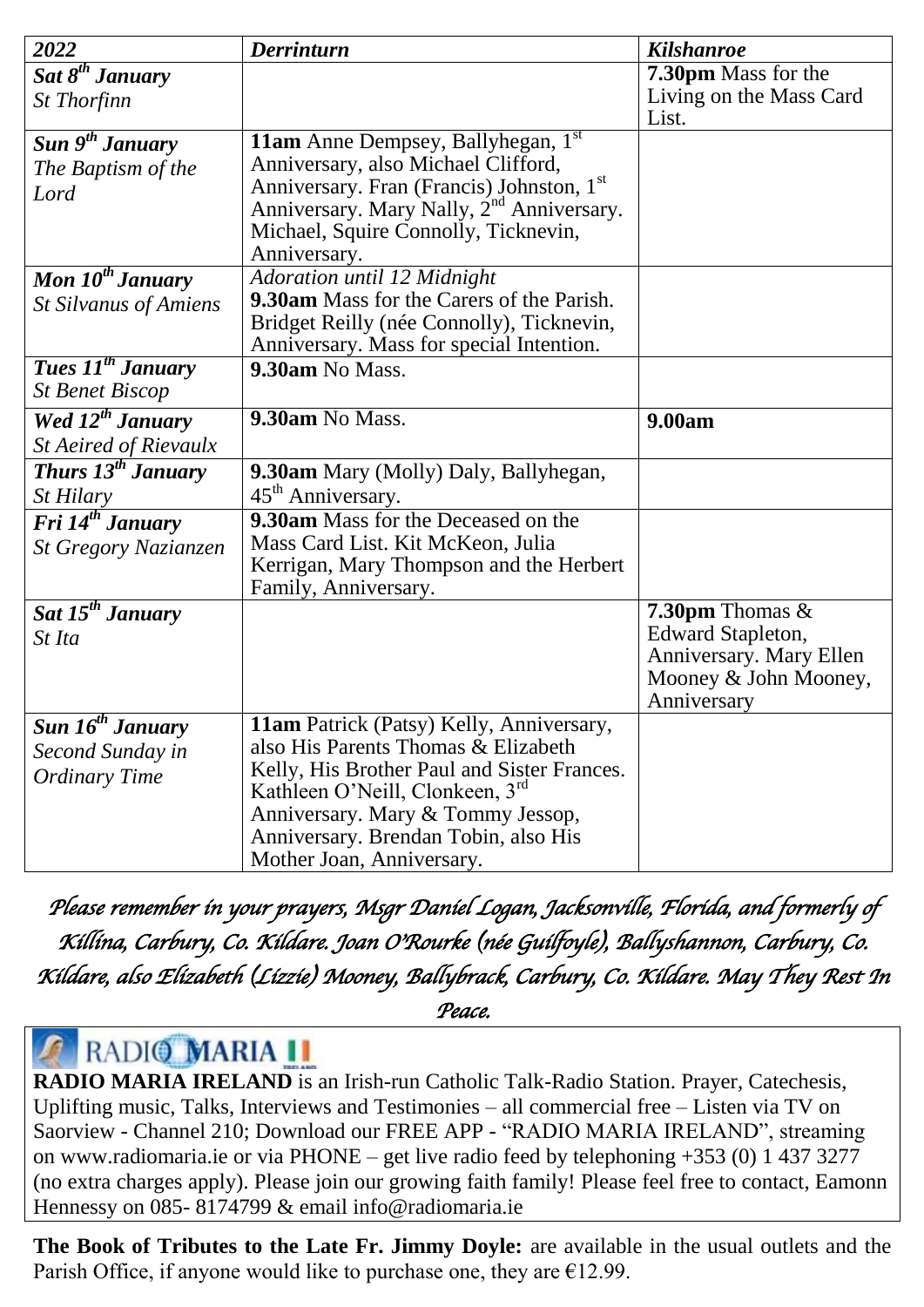| Kilshanroe Eucharistic Ministers & Readers for Saturday 15th of January |                    |                                |  |  |
|-------------------------------------------------------------------------|--------------------|--------------------------------|--|--|
| <b>Mass Time</b>                                                        | <b>Readers</b>     | <b>Eucharistic Ministers</b>   |  |  |
| Saturday 7.30pm                                                         | Patricia Gallagher | Mary Duffy Regan & Andy Gannon |  |  |

| Derrinturn Eucharistic Ministers & Readers for Sunday the 16th of January |                 |                                   |  |  |
|---------------------------------------------------------------------------|-----------------|-----------------------------------|--|--|
| <b>Mass Time</b>                                                          | <b>Readers</b>  | <b>Eucharistic Ministers</b>      |  |  |
| Sunday 11am                                                               | Teresa Corrigan | Rose Connolly & Phyllis McDermott |  |  |

*Mass Bouquets:* are available in the usual outlets and from the Parish Office. The Parish opening hours are 9.30am to 5pm Monday to Wednesday, 9.30am to 2.30pm Thursday, 9.30am to 2pm Friday.

| <b>Collections for Saturday 1st and Sunday the 2nd of January</b> |         |                          |               |  |  |
|-------------------------------------------------------------------|---------|--------------------------|---------------|--|--|
| Collections                                                       | Amount  | <b>Collections</b>       | <b>Amount</b> |  |  |
| Derrinturn Basket                                                 | €180.00 | Development              | €990.00       |  |  |
| Kilshanroe Basket                                                 | €245.00 | <b>Trocaire</b>          | €100.00       |  |  |
| <b>Retired Priests</b>                                            | €100.00 | Christmas Day            | €187.00       |  |  |
| Clergy                                                            | €130.00 | <b>Christmas Station</b> | €10.00        |  |  |

**"NEED TO TALK..."** No cost face-to-face counselling service available at ACDAL Allenwood Funding is limited. Our service will therefore be provided on a first - come first - served basis For further information, please contact Alison on 045-870 804

All calls and enquiries will be treated with the upmost respect and confidentiality Our therapists are fully qualified and experienced psychotherapists and are accredited by the Irish Association for Counselling and Psychotherapy (IACP). There are still spaces available for this free counselling service.

**Readers and Eucharistic Ministers Lists 2022:** are now available to collect from Biddy in Derrinturn Church and Eileen in Kilshanroe Church.

**Clubs and organisations are invited to send in short notices:** for our Parish Newsletter, by email: carburyparish@gmail.com, phone or in person to the Parish Office. All notices must be received by 12 noon on a Thursday. Notices received after this time will be included in the following weeks' newsletter. Articles may be edited.

**Who Cares?** Is a new information booklet that aims to support and empower carers of people with cognitive impairment/dementia in Laois/Offaly on their caring journey and help them access relevant supports and services that they may require locally and nationally at various times along the route. It also has information that would be of relevance to all carers. This information booklet will be available through both the Alzheimer's Society, (087) 3210642, Family Carers Ireland (057) 932 2920 as well as in local libraries and on the HSE both Laois and Offaly County Council websites for those who were unable to secure copies.

**Thank you:** We would like to thank everyone who helped during the Christmas Ceremonies in both of our Churches. and a sincere thank you to the many volunteers who help in so many other ways, both in our Churches and our community.

#### **Dates for your Diary:**

Thank

- Information meeting for Diocesan phase of the Synod. Via Zoom on Tuesday, January 25, 2022 at 7:30 pm.
- Plenary meeting for priests and deacons with Bishop Denis, January 28th 2022 in Mt St Anne's. Beginning at 11am and concluding with lunch at 1.30pm.